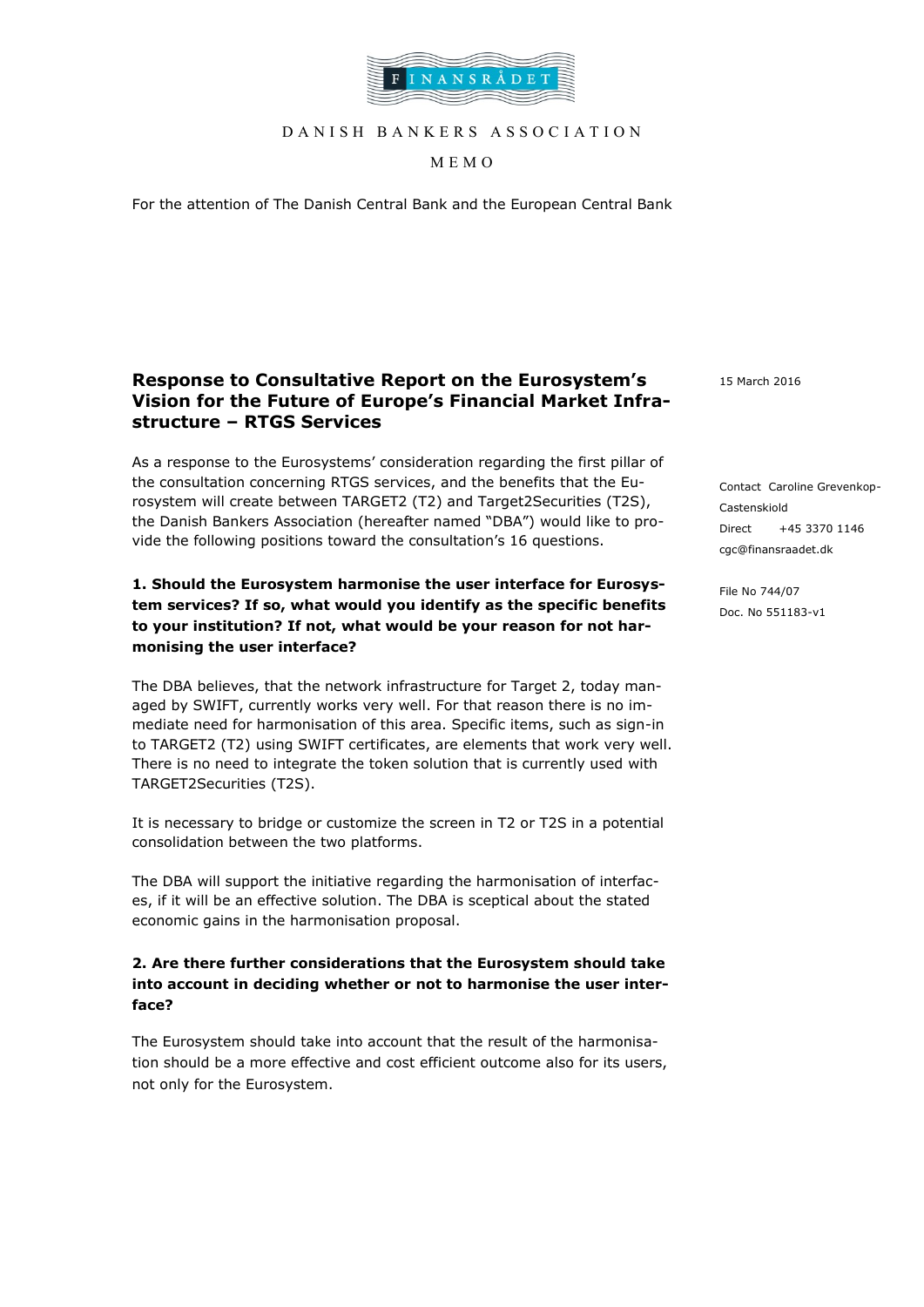#### **3. Do you agree with the listed findings on the provision of multicurrency RTGS services? If not, please explain.**

Regarding provision of multicurrency RTGS services, the DBA is not convinced of any need currently. When considering multicurrency RTGS services, we believe that intraday liquidity management in several currencies needs to be taken into account. One of the benefits of multicurrency RTGS services could be the opportunity to pool collateral in more than one currency.

#### **4. Would you expect your institution to use multi-currency RTGS services?**

The DBA finds it difficult to predict the possibilities of using multi-currency RTGS services without further specifications. The DBA believes that there could be real advantages to using multi-currency RTGS services, but this is not based on solid analysis.

# **5. Would you expect your institution to use the additional fields that ISO 20022 payment messages support? If so, please describe the types of additional payment fields, and the purpose for which they would be used.**

The DBA has no immediate need for more fields in ISO 20022 payment messages. It cannot be excluded that future needs arise. Usually, business events trigger the need for dialogue about additional fields in ISO 20022 payment messages.

The DBA would like to emphasise, that it could be interesting to include, e.g. the LEI code (Legal Entity Identifier) as an additional field in ISO 20022 payment messages.

Finally, it is important for the DBA to emphasise that there are advantages to the ISO2022 standard and the supporting of it. However, a migration from the FIN to the ISO20022 format for payments require global collaboration, as the real value of standardization only occurs when everyone uses the same standards. The transition time using both FIN and ISO20022 should be minimized.

#### **6. Do you agree with the Eurosystem's expectations in terms of participants' accounts management?**

The DBA sees no alternatives to the Eurosystem's expectations of participants' account management.

The DBA would like to have future flexibility and have just one PM account in the Eurosystem linked to multiple reserve management accounts instead of a PM in each market.

Page 2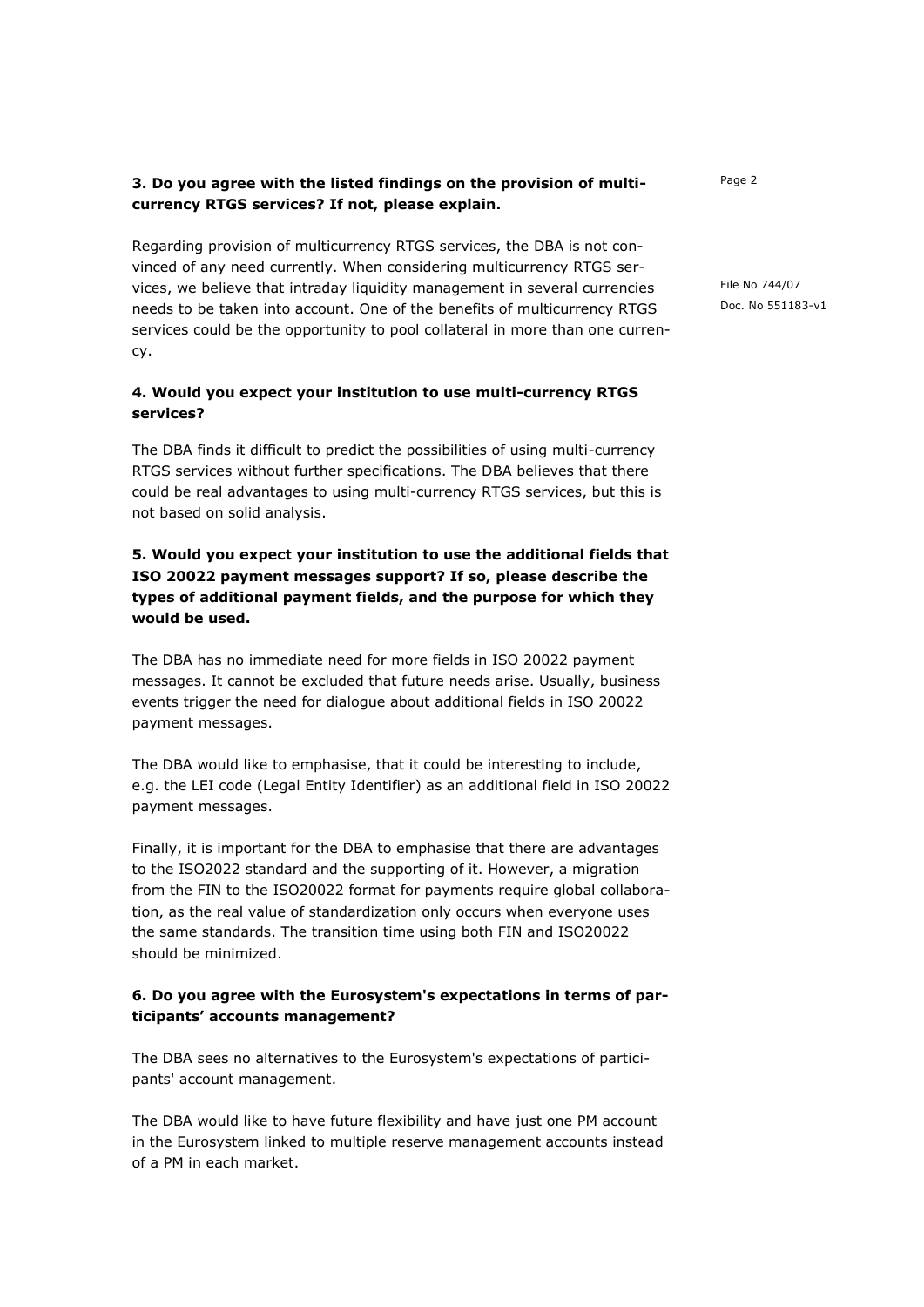## **7. Could you indicate which services TARGET2 must retain or enhance regardless of their usage?**

The DBA believes that it is up to the individual bank to determine which services TARGET2 should contain.

It could be desirable if central banks use the same modules in TARGET2 and in this way was harmonised. TARGET2 consists of a number of optional modules which give the central banks freedom of choice regarding the integration of modules in their systems. A harmonisation of modules in central banks is therefore preferred.

For instance the DBA is specifically interested in maintaining liquidity saving features and consolidated account information as part of the future TAR-GET2 services.

## **8. Conversely, could you indicate which services should be reassessed or not be considered in the context of the Eurosystem's vision?**

The DBA proposes that it could be considered to reduce the amount of the currently 6 ancillary system models that are used in the Eurosystem.

## **9. Which of the current liquidity management tools does your institution currently use?**

The Danish banks use standing orders or predefined transactions to be executed when a specific time/event is reached and dedication of liquidity for a specific payment instruction.

## **10. Which of the current liquidity management tools does your institution intend to use in the future?**

The DBA does not have any specific requests regarding current liquidity management tools in the future.

## **11. Would your institution require RTGS services that are not listed as potential enhancements?**

The DBA considers the proposal to use a single rather than several PM accounts in several Eurozone countries as a liquidity-saving mechanism, which should be integrated within the Eurosystem's vision for the future of Europe's financial market infrastructure.

The Danish RTGS system uses more advanced liquidity management mechanisms. Settlement is executed more frequently and the settlement systems are very well-functioning. At the same time, the Danish RTGS KRONOS II makes it possible to transfer money between accounts 24/7. These are very helpful features that T3 could be inspired by.

Page 3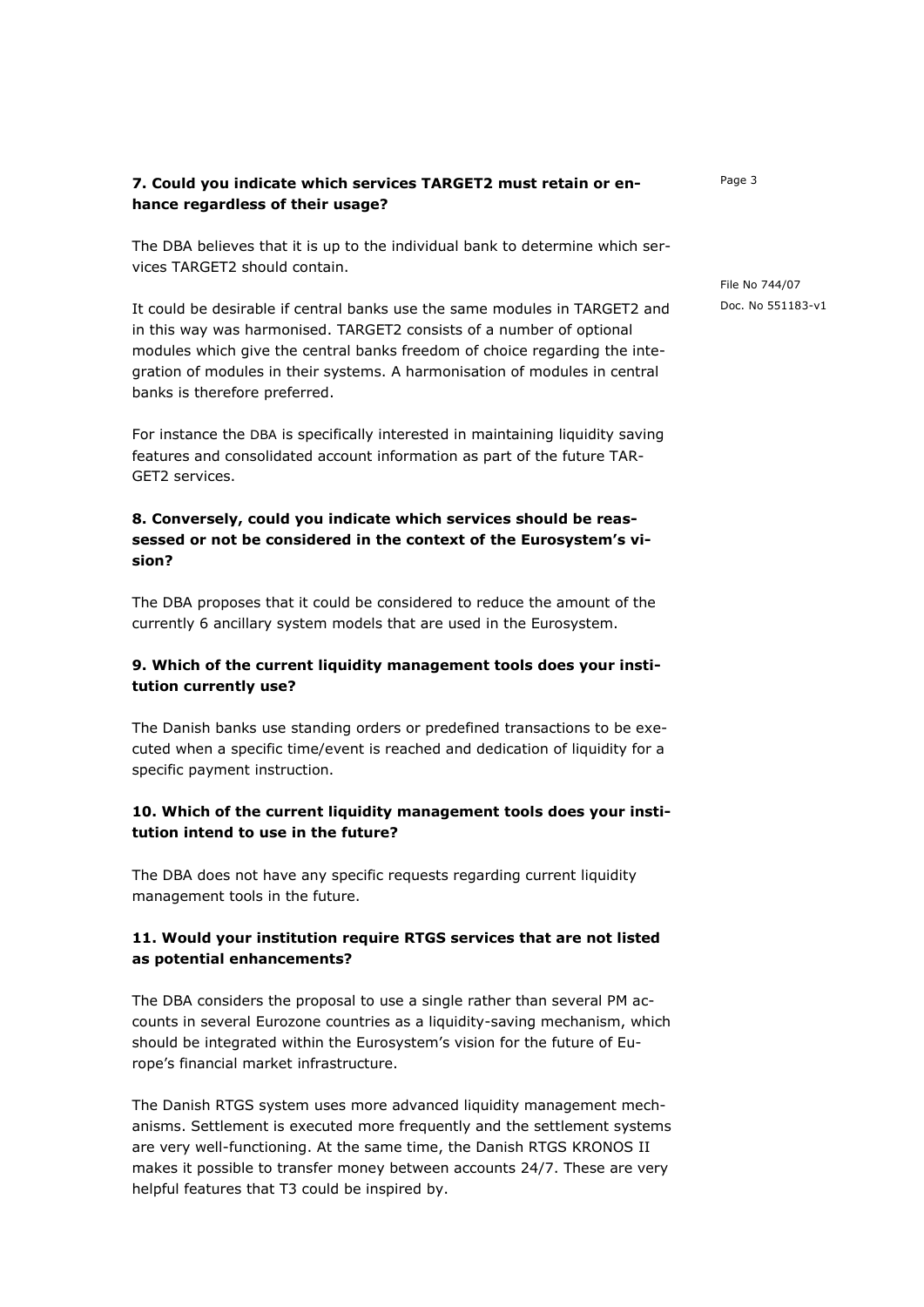## **12. Does your institution have a requirement of extended opening hours for RTGS services? If so, for what purpose would the extended opening hours be required? What would be the required extended opening hours?**

Regarding opening hours for RTGS services, the DBA proposes the abolition of the euro holiday 1 May.

The DBA considers opening hours from 07:00 AM to 06:00 PM as acceptable. However, there is a need for more flexibility at night, making it possible to use liquidity during the night. 3 hours of closure during the night is not optimal.

The DBA has a specific wish for making instant payments through prefunding possible. When RTGS services are not open, prefunding requires a great amount of liquidity, thus a need for more flexibility between 06:00 PM and 07:00 AM.

#### **13. Does your institution have analytical requirements that could be provided as services? If so, please provide a brief description.**

The DBA sees opportunities in developing a setup where individual financial institutions can receive data to their own reporting. The DBA is facing a number of reporting requirements, particularly in terms of intraday liquidity, where this setup may prove to be of great use.

Since the Danish banking sector is expected to increase reporting in the future, a flexible system would be desirable.

# **14. Are there services that the Eurosystem should provide as part of its RTGS services to support the compliance of your institution with regulatory requirements? If so, please list them. If not, are there specific reasons that such services could not be provided?**

The DBA does not see the business case of outsourcing the responsibility of compliance to the ECB. Today, banks do their own reporting and therefore have no immediate need to outsource this task to the ECB.

#### **15. Have you identified an additional functionality that the settlement procedures for ancillary systems should cater for? If so, please describe.**

The DBA proposes a reduction in the number of ancillary models that were established in order to cope with previously many different settlement systems in the market.

The Danish banking sector DBA would like to have instant payments based on prefunding. A prefunding model requires development of a system that

Page 4